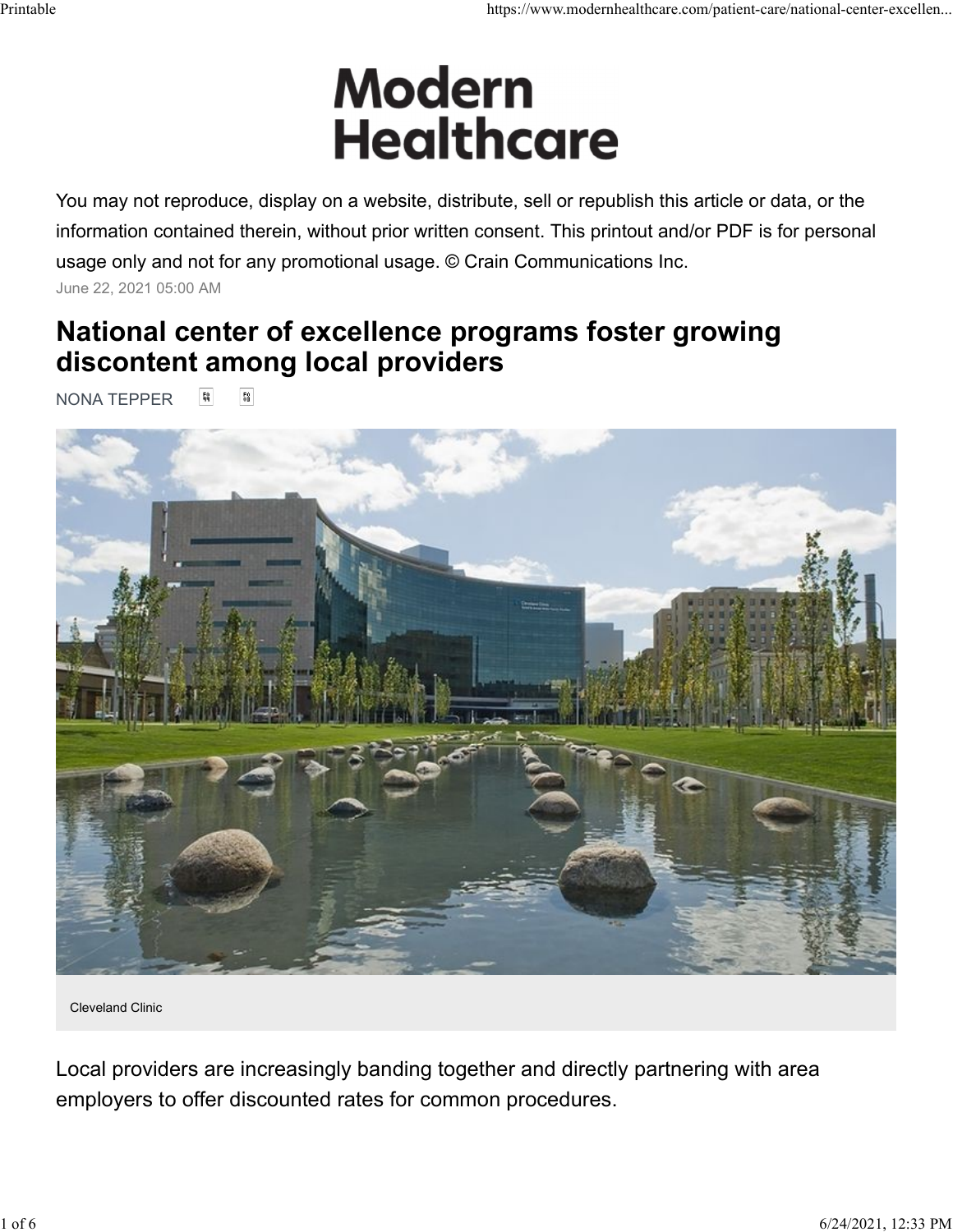At the end of March, Eli Lilly inked a contract with Cleveland Clinic to provide cardiac surgery for the drug giant's more than 35,000 employees. It was another initiative from a self-insured employer looking to lower costs and control quality by partnering with a center of excellence program. ...Printable<br>At the end of March, Eli Lilly inked a contract with Cleveland Clinic to provide cardiac<br>surgery for the drug giant's more than 35,000 employees. It was another initiative from a

In 2020, more than half of large employers offered workers access to centers of excellence through their health plans, according to a survey from Willis Towers Watson, with companies often flying patients out of state to obtain care at nationally ranked centers.

But for some local providers, these agreements rub them the wrong way, with clinicians claiming the very concept is condescending, misleading—and, often stressful—for patients and that it makes business even harder for struggling independent physicians. Local providers are increasingly banding together and directly partnering with area employers to offer discounted rates for common procedures.

"The drugs don't care who's on the other end of the needle," said Dr. Barbara McAneny, CEO of the New Mexico Cancer Center and past president of the American Medical Association. "They don't work any better at the Cleveland Clinic than they will here."

## National center of excellence programs can lower costs, increase quality

Centers of excellence have been around for years, with healthcare buyers like Rosen Hotels & Resorts buying into the COE promise for its 7,500 employees. Along with starting its own primary care clinic, insurance plan and directly contracting with health systems, Risk Manager Ashley Bacot credits Rosen's three center of excellence partners with cutting \$460 million from the the Orlando, Fla-based hotel chain's health costs over 30 years.

"We direct our associates to the doctors that have the best outcomes," Bacot said. "Ironically, the doctors who have the best outcomes, a lot of times have a much lower price than the doctors who are not so confident."

While the COE label isn't tied to any set certification, it refers to healthcare institutions that have an unusually high concentration of talent and resources devoted to a specific care discipline, like oncology. Centers sell themselves as providing better care quality—since their clinicians are performing the same task, day in and day out—than local providers, resulting in better patient outcomes and lower long-term costs. COEs are also often willing to offer discounted prices in exchange for an influx of patients.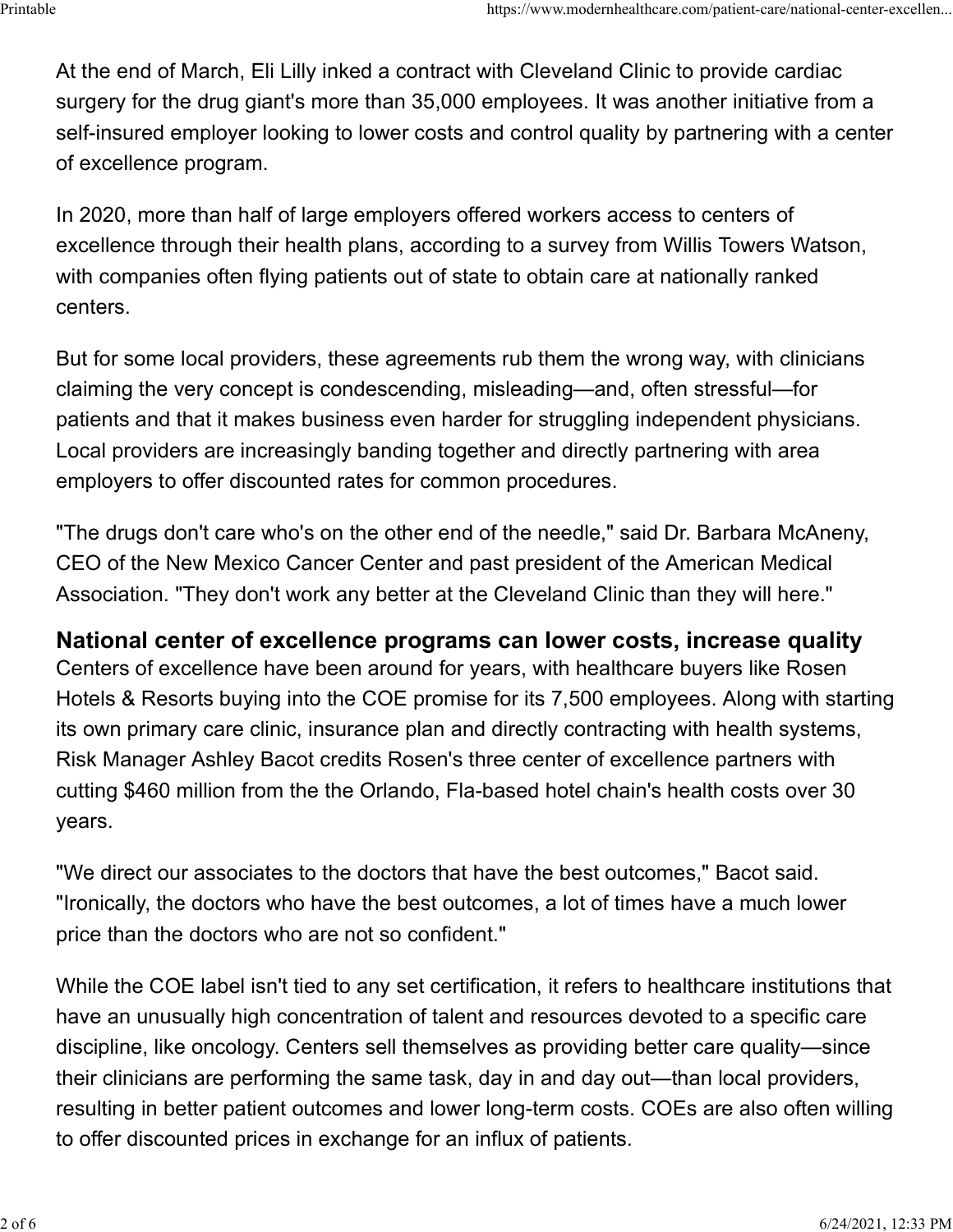One of the pioneers in space has been Cleveland Clinic, which launched its center of excellence program with Lowe's in 2009, offering the Mooresville, N.C.-based retailer's employees services through its heart and vascular institute, said Dr. Robert Lorenz, executive medical director for market and network services at Cleveland Clinic. By getting patients' medical operations right the first time, Lorenz said the clinic generally cuts 10% off a patient's total cost of care compared to commercial rates. The health system is now focused on crunching patient data to predict when a patient might need a procedure before it becomes an emergency. By identifying emergent conditions, Lorenz said the health system aims to chop another 40% off healthcare costs. ...Printable<br>One of the pioneers in space has been Cleveland Clinic, which launched its center of<br>excellence program with Lowe's in 2009, offering the Mooresville, N.C.-based retailer's

"When you say you're stealing the patients from local providers, you might say, 'Well, do you really want to build that amount of infrastructure to take care of the patient once in a while, and then compete at a place that does 10 of those a day?'" Lorenz said. "If somebody wants to try to reproduce that infrastructure, we welcome competition, but it's very challenging to get that kind of team up and running."

After the first year operating its center of excellence program, Cleveland Clinic officials realized that if patients were going to travel out-of-state for specialty care, the health system needed to partner with local clinicians to ensure they had backup in case of a complication. The clinic requires hometown providers to sign a letter of intent before an operation is completed, noting that they understand the operation that is being performed and will resume care for the patient when they return to their home market. In many cases, Cleveland Clinic requires individuals to schedule a follow-up appointment with that provider, prior to them traveling home. In this way, Lorenz said Cleveland Clinic actually helps drive business to local providers.

Mayo Clinic similarly partners with local providers to provide follow-up care, said Dr. Charles Rosen, medical director at the Rochester, Minn.-based health hub. Its complex care program—which offers employers discounts on select procedures for buying in bulk—helps connect patients in rural areas with specialists often not available where they live, and provides access to clinical trials, which generally gives individuals better results, he said. Half the time that patients travel to Mayo Clinic through the complex care program, staff clinicians offer them a more conservative treatment path than their hometown physician recommended, which cuts costs and often keeps their care local. This is due, in part, to how physicians at Mayo Clinic are paid, Rosen said. The health system's clinicians are all salaried, so they aren't incentivized to perform unnecessary procedures under the fee-for-service system local providers may be operating under, he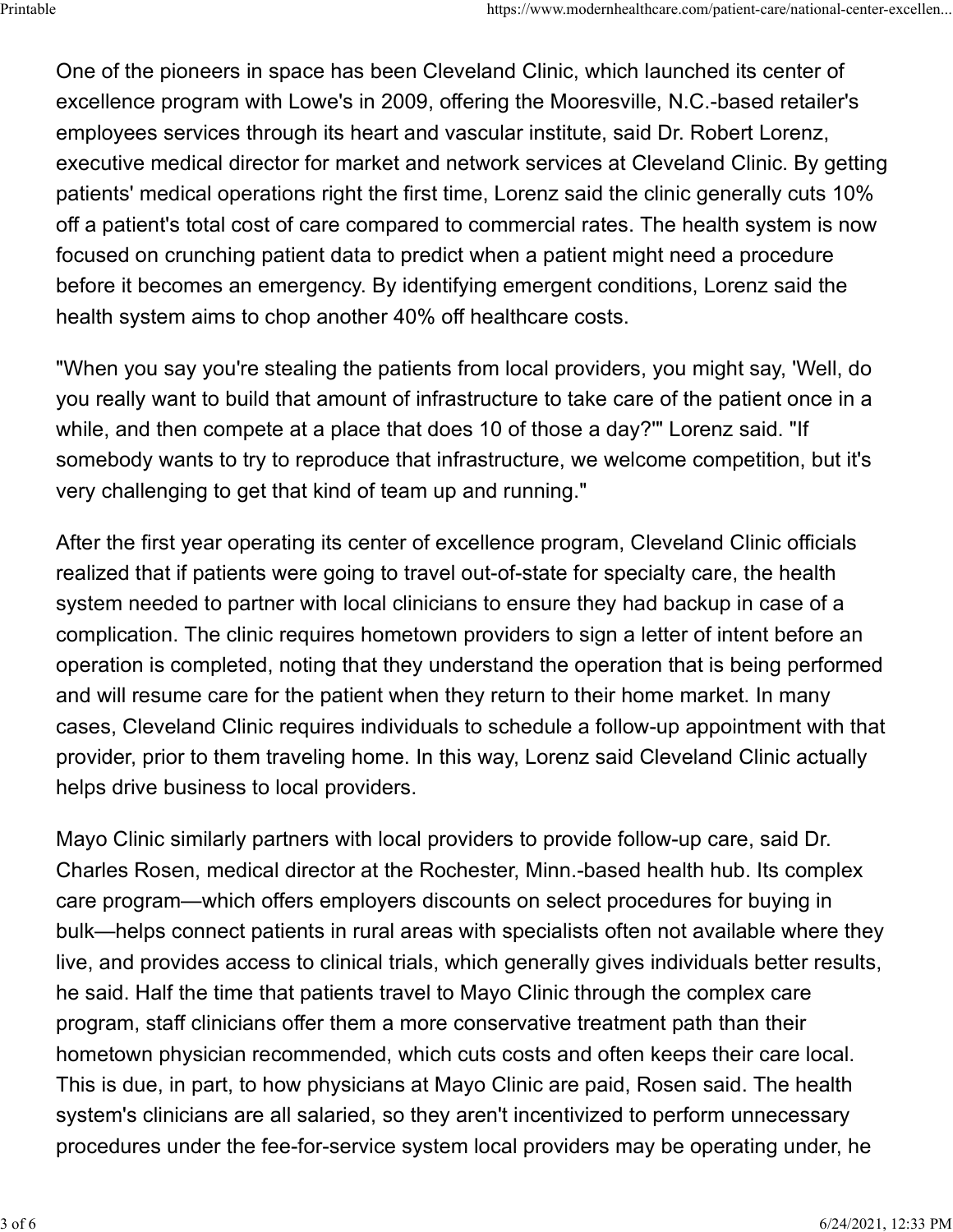### said.

"Patients are often told locally that they need their back operation done, and when they come to one of the centers of excellence, they're told that they don't need to have it done, and they can be treated with more conservative therapy," Rosen said. "That happens almost half the time."

# Out-of-state care comes at a physical, psychological cost to patients

Center of excellence programs have a place in offering treatment for exceedingly rare diseases, or access to a particular clinical trial, said Dr. Barbara McAneny, CEO of the New Mexico Cancer Center and past president of the American Medical Association.

But generally, she said these programs are nothing more than a marketing ploy used by academic medical centers to trick patients into thinking their garden-variety breast cancer is better treated out-of-state. Instead of lowering costs for employers, she believes the travel, accommodation and other costs associated with relocating the care often result in a higher price paid for the treatment—not to mention the physical and psychological toll on the patient, who could be exhibiting symptoms from their illness that make travel difficult.

Health systems' slick center of excellence marketing campaigns could mislead individuals into thinking they could experience a better outcome and different treatment at these highcost centers compared with local providers, even though most of the procedures performed at these sites are standardized, she said. For the half the population who are not covered under their employer's insurance plan, and who might lack the resources to travel out-of-state for care, it can make them feel like they're losing out on a life-or-death opportunity. The reputational harm caused by these programs can also cut into independent providers' revenue.

Under the Medicare program, for example, surgical procedures are paid for through bundled payments. If a patient goes out of state for a hip replacement, suffers a complication that requires a follow-up procedure locally, the independent provider will not get paid for their time, she said.

"The person who files the claim for the hip surgery is supposed to be, per Medicare guidelines, providing all the aftercare, so they are paid to do all that," McAneny said. "But if they're not doing it, because that patient is 1,000 miles away with their infected incision, the local surgeon dealing with it can bill for it, but if it's in that bundled timeframe, they don't get paid."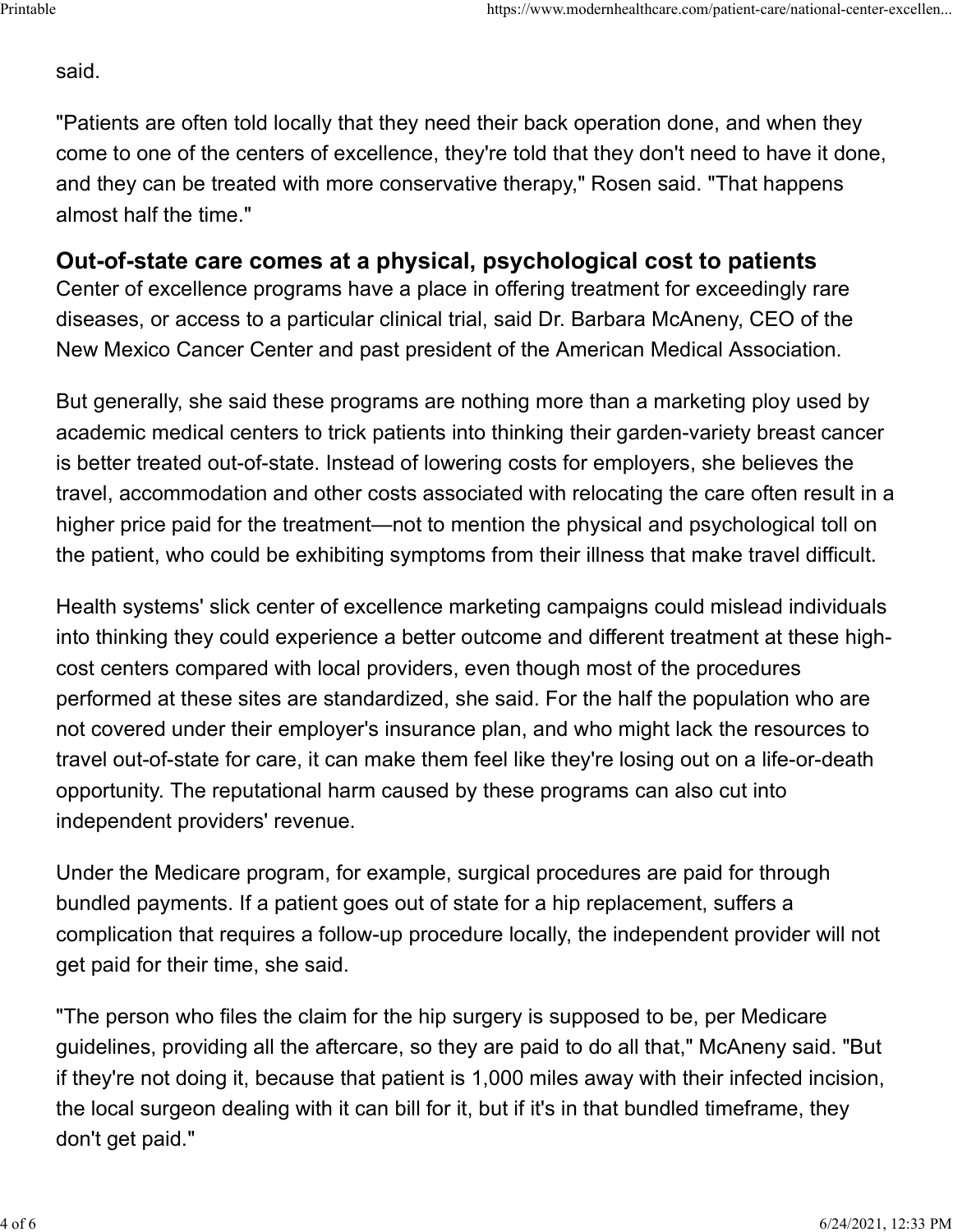McAneny believes that academic medical centers' center of excellence programs would be better used as a training ground for physicians who will graduate and go off into their communities to start independent practices. She believes the best care comes locally, with clinically integrated networks between area specialists and primary care providers as the way to go. Academic medical centers can play their part by sharing information around best-practices, she said, and creating pathways that local providers can use to inform their care operations. At her clinic, for example, she follows a pathway laid out by the Dana-Farber Cancer Institute. ...https://www.modernhealthcare.com/patient-care/national-center-excellen<br>McAneny believes that academic medical centers' center of excellence programs would<br>be better used as a training ground for physicians who will gra

"Healthcare really, in my opinion, should be local, and that information should be democratized," McAneny said. "It shouldn't be hoarded, saying 'We're the only people who know how to do this.'"

Her message has started to reverberate across the market.

The Purchaser Business Group on Health in June unveiled its first regional network of excellence, which aims to help local and national employers in Colorado directly contract with area providers to perform common procedures at discounted rates. The San Francisco-based not-for-profit aims to launch more regional programs later this year.

The Community Oncology Alliance, meanwhile, has spent about two years organizing networks of local providers to provide care, gathering outcomes data to prove their results are just as reliable as those at the Cleveland Clinic and talking with telehealth companies to scale hometown clinicians' services virtually, said Dr. Fred Schnell, chief medical officer of the group. He expects the program to be rolled out for self-insured employers in 2022.

"Most patients don't want to travel long distances to get care," Schnell said. "They want to be sure they're doing the right things, but will start to draw limits if it creates undue personal stress. The things they're being asked to do—going away from home, traveling —sometimes that has no clear endpoint."